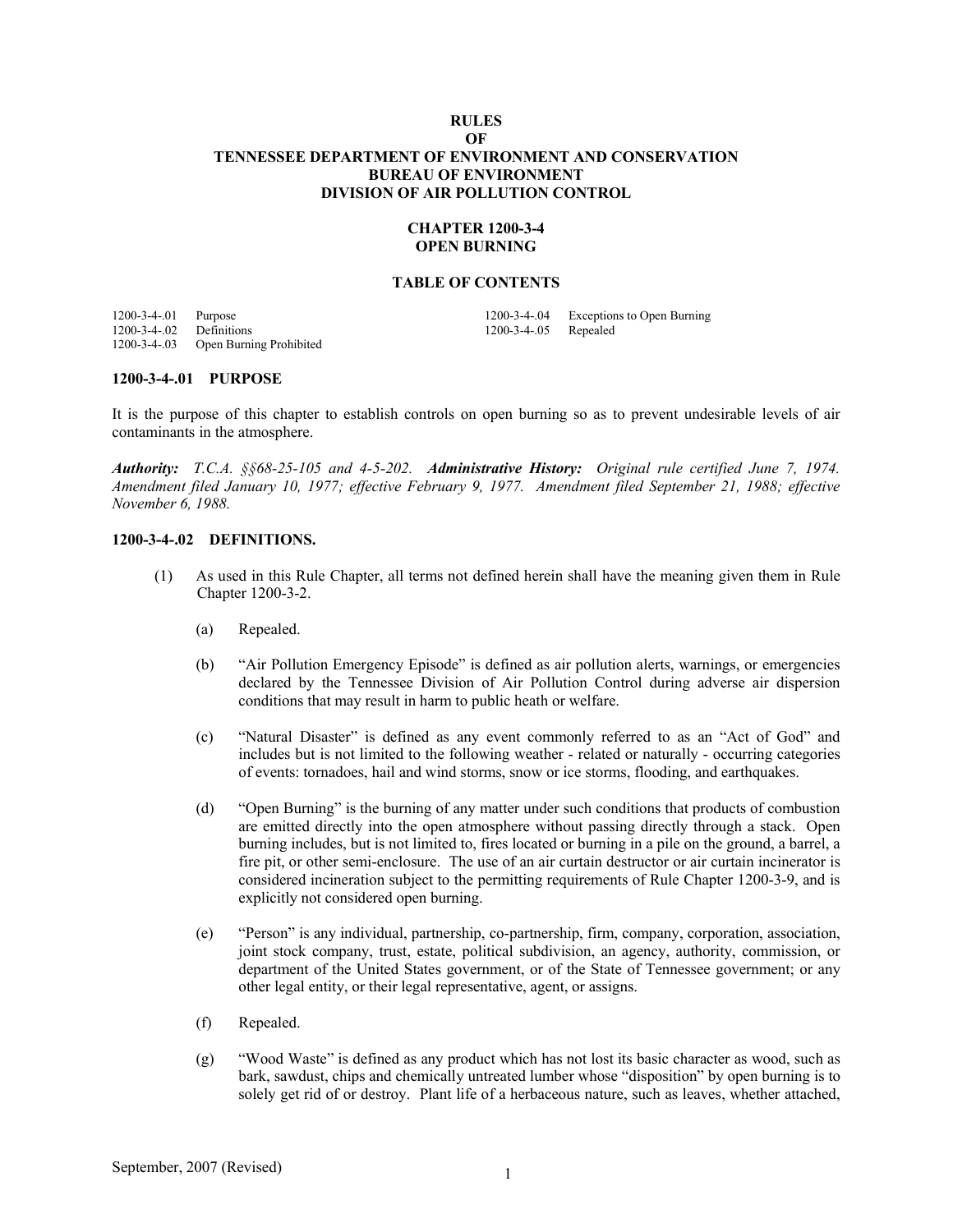(Rule 1200-3-4-.02, continued)

fallen, and/or collected, evergreen needles, and grasses, are not considered "wood waste". Additionally, manufactured lumber products, such as plywood, fiberboard, particleboard, and paneling, are not considered "wood waste". Painted or artificially stained wood is not considered "wood waste".

Authority: T.C.A.  $\S$  4-5-202, 68-201-101 et seq., and 68-25-105. Administrative History: Original rule certified June 7, 1974. Amendment filed January 10, 1977; effective February 9, 1977. Amendment filed February 5, 1979; effective March 21, 1979. Amendment filed September 21, 1988; effective November 6, 1988. Amendment filed May 17, 1990; effective July 1, 1990. Amendment filed June 26, 2001; effective September 7, 2001. Amendment filed January 17, 2003; effective April 1, 2003. Amendment filed September 9, 2005; effective November 23, 2005. Amendment filed June 28, 2007; effective September 11, 2007.

### 1200-3-4-.03 OPEN BURNING PROHIBITED.

- (1) No person shall cause, suffer, allow, or permit open burning except as specifically exempted by Rule 1200-3-4-.04 EXCEPTIONS TO PROHIBITION.
- (2) Repealed.
- (3) Repealed.
- (4) The open burning of tires and other rubber products, vinyl shingles and siding, other plastics, asphalt shingles and other asphalt roofing materials, and/or asbestos containing materials is expressly prohibited, and such materials shall not be included in any open burning conducted under the provisions of Rule 1200-3-4-.04 EXCEPTIONS TO PROHIBITION.
- (5) Repealed.
- (6) Repealed.

Authority: T.C.A. §§4-5-202, 68-201-101 et seq., and 68-25-104. Administrative History: Original rule certified June 7, 1974. Amendment filed January 10, 1977; effective February 9, 1977. Amendment filed September 21, 1988; effective November 6, 1988. Amendment filed March 5, 1993; effective April 19, 1993. Amendment filed November 22, 1993; effective February 5, 1994. Amendment filed April 7, 1995; effective June 21, 1995. Amendment filed June 26, 2001; effective September 7, 2001. Amendment filed July 9, 2001; effective September 22, 2001. Amendment filed January 17, 2003; effective April 1, 2003. Amendment filed September 9, 2005; effective November 23, 2005.

#### 1200-3-4-.04 EXCEPTIONS TO PROHIBITION.

- (1) Open burning, as listed below, may be conducted subject to specified limitations. This grant of exception shall in no way relieve the person responsible for such burning from the consequences, damages, injuries, or claims resulting from such burning.
	- (a) Repealed.
	- (b) Fires used for cooking of food or for ceremonial, recreational or comfort-heating purposes, including barbecues, campfires, and outdoor fireplaces.
	- (c) Fires set by or at the direction of responsible fire control persons solely for training purposes, such as, for fire source training at fire academies or for local fire department training. However, routine demolition of structures via supervised open burning by responsible fire control persons is not considered fire training. Additionally, the person responsible for such burning, unless conducted at a recognized fire training academy, must certify compliance with the following requirements by written statement. The certification must be delivered to the Division of Air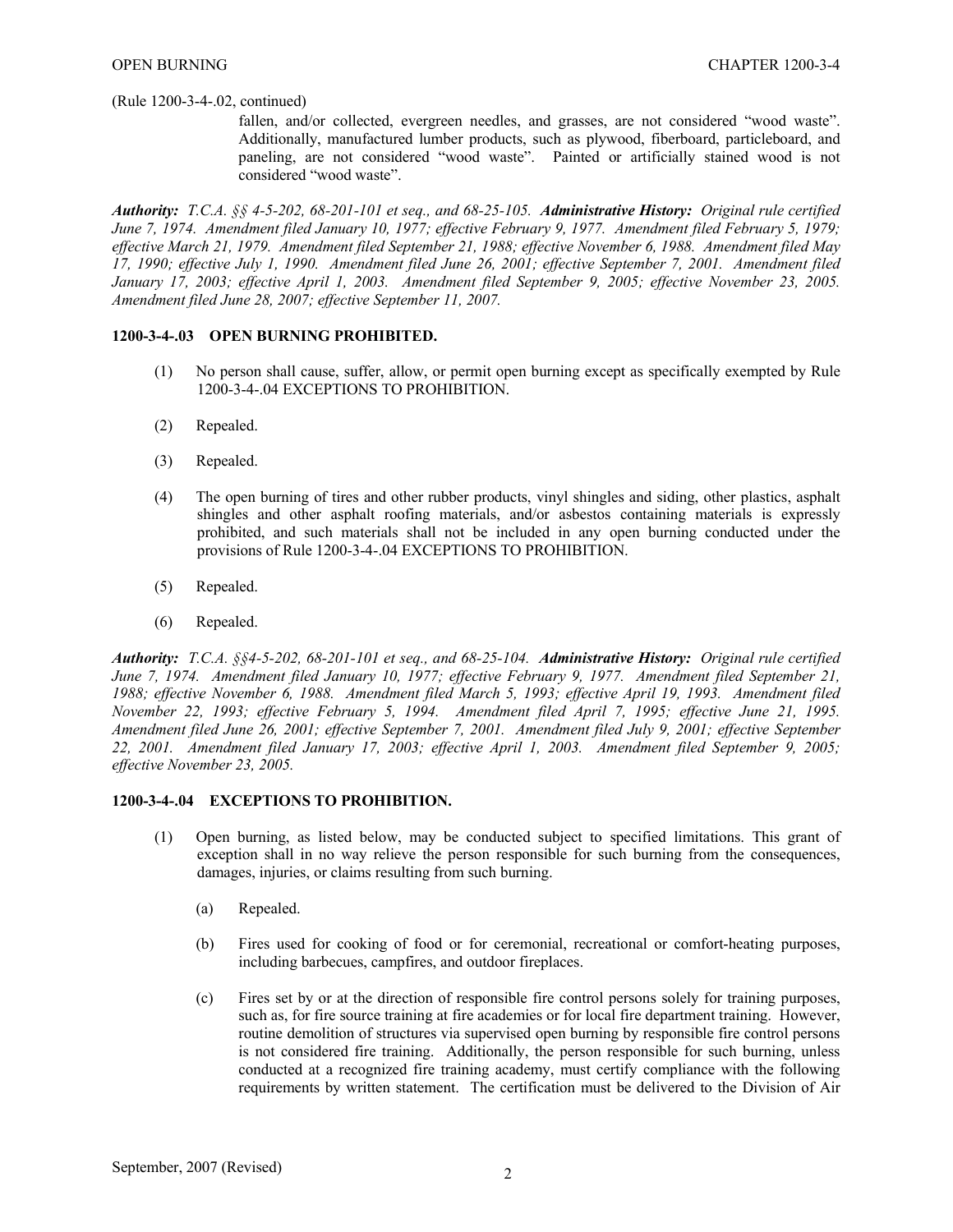(Rule 1200-3-4-.04, continued)

Pollution Control at the appropriate regional Environmental Field Office at least ten (10) working days prior to commencing the burn:

- 1. The open burning is being conducted solely for fire training purposes;
- 2. All vinyl siding, carpet, vinyl flooring, asphalt roofing materials, and any other materials expressly prohibited in Rule 1200-3-4-.03, have been removed. However, the provisions of Rule 1200-3-4-.03(4) as it pertains solely to "other rubber products" and "other plastics" are waived for incidental plastic or rubber materials which are an integral part of a structure used for fire training, such as plastic plumbing, fixtures, and conduit; electrical wiring insulation, connections, switches, and fixtures; interior trim; glues and resins in manufactured wood products; and vinyl window and door frames. Sheathing, decking, roofing, exterior siding and trim, and structural load-bearing members whose composition is primarily rubber or plastics are not considered incidental;
- 3. All regulated asbestos containing materials have been removed in accordance with Rule 1200-3-11-.02; and
- 4. A traffic hazard will not be caused by the air contaminants generated by the fire training.
- (d) Fires consisting solely of vegetation grown on the property of the burn site. Priming materials used to facilitate such burning shall be limited to #1 or #2 grade fuel oils, wood waste, or other ignition devices approved by the Technical Secretary.
- (e) Fires disposing of "wood waste" solely for the disposition of such wood waste as provided in T.C.A.  $\S68-201-115(c)$ . Priming materials used to facilitate such burning shall be limited to #1 or #2 grade fuel oils.
- (f) Fires solely for the burning of bodies of dead animals, including poultry, where no other safe and/or practical disposal method exists. Priming materials used to facilitate such burning shall be limited to #1 or #2 grade fuel oils, vegetation grown on the property of the burn site, and wood waste.
- (g) Smokeless flares or safety flares for the combustion of waste gases, provided other remaining applicable conditions of these regulations are met.
- (h) Such other open burning as may be approved by the Tennessee Air Pollution Control Board where there is no other practical, safe, and/or lawful method of disposal. Documentation demonstrating why the general open burning regulations cannot be met must be submitted.
- (i) Fires set at the direction of law enforcement agencies or courts solely for the purpose of destruction of controlled substances and legend drugs seized as contraband. Priming materials used to facilitate such burning shall be limited to #1 or #2 grade fuel oils, and wood waste. The provisions of Rule 1200-3-4-.03(4) as it pertains solely to "other rubber products" and "other plastics" are waived for incidental plastic or rubber containers of said contraband.
- (j) Fires consisting solely of vegetation, manufactured lumber products not chemically treated to prevent insect or rot damage, such as plywood, fiberboard, and paneling, uncoated paper and uncoated cardboard subject to the following conditions:
	- 1. The site of such burning is not nearer than one-half mile to an airport, hospital, nursing home, school, Federal or State highway, national reservation, national or state park, wildlife area, national or state forest, and/or occupied structures except such structures as may be located on the same property as the burning site.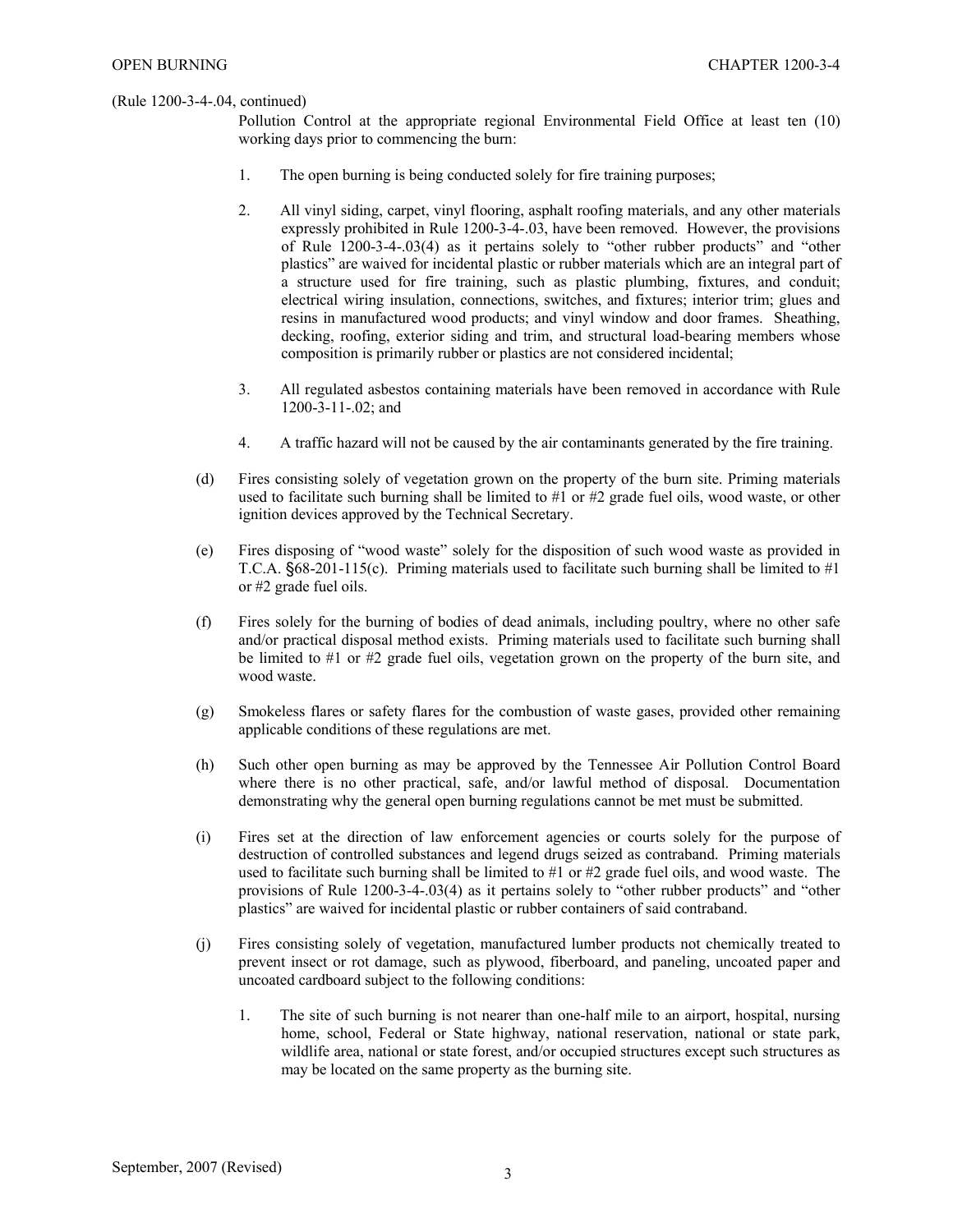(Rule 1200-3-4-.04, continued)

- 2. Priming materials used to facilitate such burning shall be limited to  $#1$  or  $#2$  grade fuel oils, and wood waste.
- 3. The person responsible for such burning must certify compliance with the distance requirements by written statement. The certification must include the types and amounts of materials projected to be burned, and must be delivered to the Division of Air Pollution Control at the appropriate regional Environmental Field Office at least ten (10) working days prior to commencing the burn.
- (k) Fires consisting solely of non-radioactive, explosive, shock sensitive, chemically unstable, or highly reactive wastes, packaging, or contaminated or potentially contaminated combustible materials. Priming materials used to facilitate such burning shall be limited to #1 or #2 grade fuel oils, and wood waste. The provisions of Rule 1200-3-4-.03(4) as it pertains solely to "other rubber products" and "other plastics" are waived for this exception. Open burning conducted under this exception is only allowed where no other safe means of disposal exists.
- (l) Fires consisting solely of materials resulting from a natural disaster, and when conducted in conformity with the following conditions:
	- 1. Fires disposing of structural and household materials and vegetation are allowed only when those structures or materials are destroyed or severely damaged by natural disaster. Input from Emergency Management personnel may be requested in determining qualification with this criterion. The provisions of Rule 1200-3-4-.03(4) pertaining to structural and household materials may be waived if the persons seeking to open burn under this provision make a reasonable effort to remove all expressly prohibited material from the structural remains before ignition. The Technical Secretary reserves the right to inspect the proposed materials to be burned before ignition. The alternative use of chippers and grinders, landfilling, or on-site burial of waste in lieu of burning, if lawful, is encouraged;
	- 2. If a governmental collective burn site for disposing of structural and household materials and vegetation damaged by a natural disaster is planned, the person responsible for such burning must notify the Division of Air Pollution Control of the proposed location. The notification must be delivered to the Division of Air Pollution Control at the appropriate regional Environmental Field Office at least three (3) days prior to commencing the burn. The Division may request that alternate sites be identified to minimize impact to air quality. The alternative use of chippers and grinders in lieu of burning is encouraged;
	- 3. A traffic hazard will not be caused by the air contaminants generated by the fire;
	- 4. No fire shall be ignited while any air pollution emergency episode is in effect in the area of the burn; and
	- 5. Open burning conducted under this exception is only allowed where no other safe and/or practical means of disposal is available.
- (2) The Technical Secretary reserves the right to require a person to cease or limit open burning if emissions from the fires are deemed by the Technical Secretary or his designee to jeopardize public health or welfare, create a public nuisance or safety hazard, create a potential safety hazard, or interfere with the attainment or maintenance of the air quality standards.
- (3) Any exception to the open burning prohibition granted by this Rule Chapter does not relieve any person of the responsibility to obtain a permit required by any other agency, or of complying with other applicable requirements, ordinances, or restrictions.